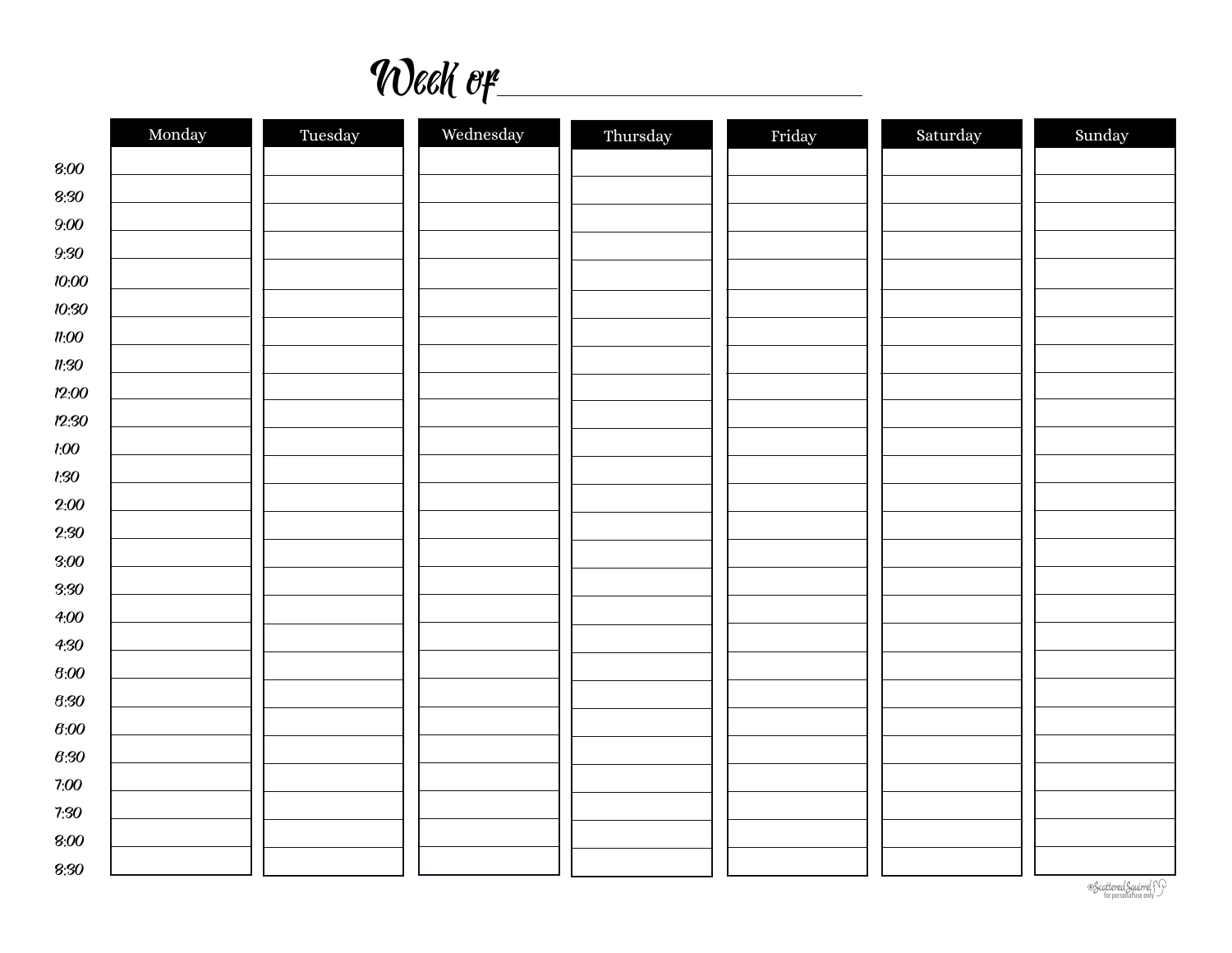### $\frac{\mathbf{A}}{\mathbf{A}}\mathbf{A}$ ŤΑ

| January                        |   | $\boldsymbol{z}$ | 3              | 4 | 5 | 6 | <b>ry</b>                 | 8 | 9 | 10              | 11 | 12 |                 | $13 \mid 14 \mid 15$      |                 |    | $16$   17   18   19 |                   | 20 | 21 | 22 | 23 | 24 | 25 | 26 | 27 | 28 | 29 | 30    | 31  |
|--------------------------------|---|------------------|----------------|---|---|---|---------------------------|---|---|-----------------|----|----|-----------------|---------------------------|-----------------|----|---------------------|-------------------|----|----|----|----|----|----|----|----|----|----|-------|-----|
| <b>Felinary</b>                |   | $\boldsymbol{S}$ | 3              | 4 | 5 | 6 | $\mathsf{r}$              | 8 | 9 | 10              | 11 | 12 |                 | 13 14                     | 15              | 16 | 17 18               | 19                | 20 | 21 | 22 | 23 | 24 | 25 | 26 | 27 | 28 | 29 |       |     |
| <i>M</i> arch                  |   | $\boldsymbol{S}$ | 3              | 4 | 5 | 6 | $\mathsf{r}$              | 8 | 9 | 10              | 11 | 12 |                 | 13 14                     | 15              | 16 | 17 18               | 19                | 20 | 21 | 22 | 23 | 24 | 25 | 26 | 27 | 28 | 29 | 30 31 |     |
| April                          |   | $\boldsymbol{S}$ | $\overline{3}$ | 4 | 5 | 6 | r                         | 8 | 9 | 10              | 11 | 12 | 13              | 14                        | 15              | 16 | 17 18               | 19                | 20 | 21 | 22 | 23 | 24 | 25 | 26 | 27 | 28 | 29 | 30    |     |
| <i>May</i>                     |   | S                | $\overline{3}$ | 4 | 5 | 6 | $\mathsf{r}$              | 8 | 9 | 10              | 11 | 12 |                 | 13 14                     | 15              | 16 | $17$ 18 19          |                   | 20 | 21 | 22 | 23 | 24 | 25 | 26 | 27 | 28 | 29 | 30    | 31  |
| June                           |   | S.               | 3              | 4 | 5 | 6 | $\mathsf{r}$              | 8 | 9 | 10              | 11 | 12 | 13 <sup>1</sup> | 14                        | 15              | 16 | $17$   18   19      |                   | 20 | 21 | 22 | 23 | 24 | 25 | 26 | 27 | 28 | 29 | 30    |     |
| July                           |   | $\boldsymbol{2}$ | 3              | 4 | 5 | 6 | $\mathsf{r}$              | 8 | 9 | 10              | 11 | 12 | 13              | 14                        | 15              | 16 | 17 18 19            |                   | 20 | 21 | 22 | 23 | 24 | 25 | 26 | 27 | 28 | 29 | 30    | 31  |
| August                         |   | $\boldsymbol{S}$ | 3              | 4 | 5 | 6 | $\overline{z}$            | 8 | 9 | 10              | 11 | 12 | 13              | 14                        | 15              | 16 |                     | $17$ 18 19        | 20 | 21 | 22 | 23 | 24 | 25 | 26 | 27 | 28 | 29 | 30    | 31  |
| <b><i><u>Geptember</u></i></b> |   | $\boldsymbol{S}$ | 3              | 4 | 5 | 6 | $\overline{v}$            | 8 | 9 | 10              | 11 | 12 |                 | 13 14                     | 15 <sup>1</sup> | 16 | $17$   18   19      |                   | 20 | 21 | 22 | 23 | 24 | 25 | 26 | 27 | 28 | 29 | 30    |     |
| <b>October</b>                 | 1 | $\mathbf{a}$     | $\overline{3}$ | 4 | 5 | 6 | $\mathbf{r}$              | 8 | 9 | 10 <sup>1</sup> | 11 | 12 |                 | 13 14                     | 15 <sup>1</sup> |    |                     | 16 17 18 19       | 20 | 21 | 22 | 23 | 24 | 25 | 26 | 27 | 28 | 29 | 30    | -31 |
| <i>Movember</i>                | 1 | $\boldsymbol{z}$ | $\overline{3}$ | 4 | 5 | 6 | $\mathsf{r}_{\mathsf{y}}$ | 8 | 9 | $10-1$          | 11 | 12 |                 | $13 \mid 14 \mid 15 \mid$ |                 |    |                     | $16$ 17 18 19     | 20 | 21 | 22 | 23 | 24 | 25 | 26 | 27 | 28 | 29 | 30    |     |
| December                       | 1 | S                | $\overline{3}$ | 4 | 5 | 6 | $\overline{7}$            | 8 | 9 | 10 <sup>1</sup> | 11 | 12 |                 | 13 14 15                  |                 |    |                     | 16   17   18   19 | 20 | 21 | 22 | 23 | 24 | 25 | 26 | 27 | 28 | 29 | 30    | 31  |

| Special Dates                | <i>Hearly</i><br>r <i>lli</i> nee |
|------------------------------|-----------------------------------|
| January<br>February<br>March | S<br>3                            |
| April                        |                                   |
| May<br>June                  |                                   |
| July<br>August               |                                   |
| September                    |                                   |
| October<br>November          |                                   |
| December                     |                                   |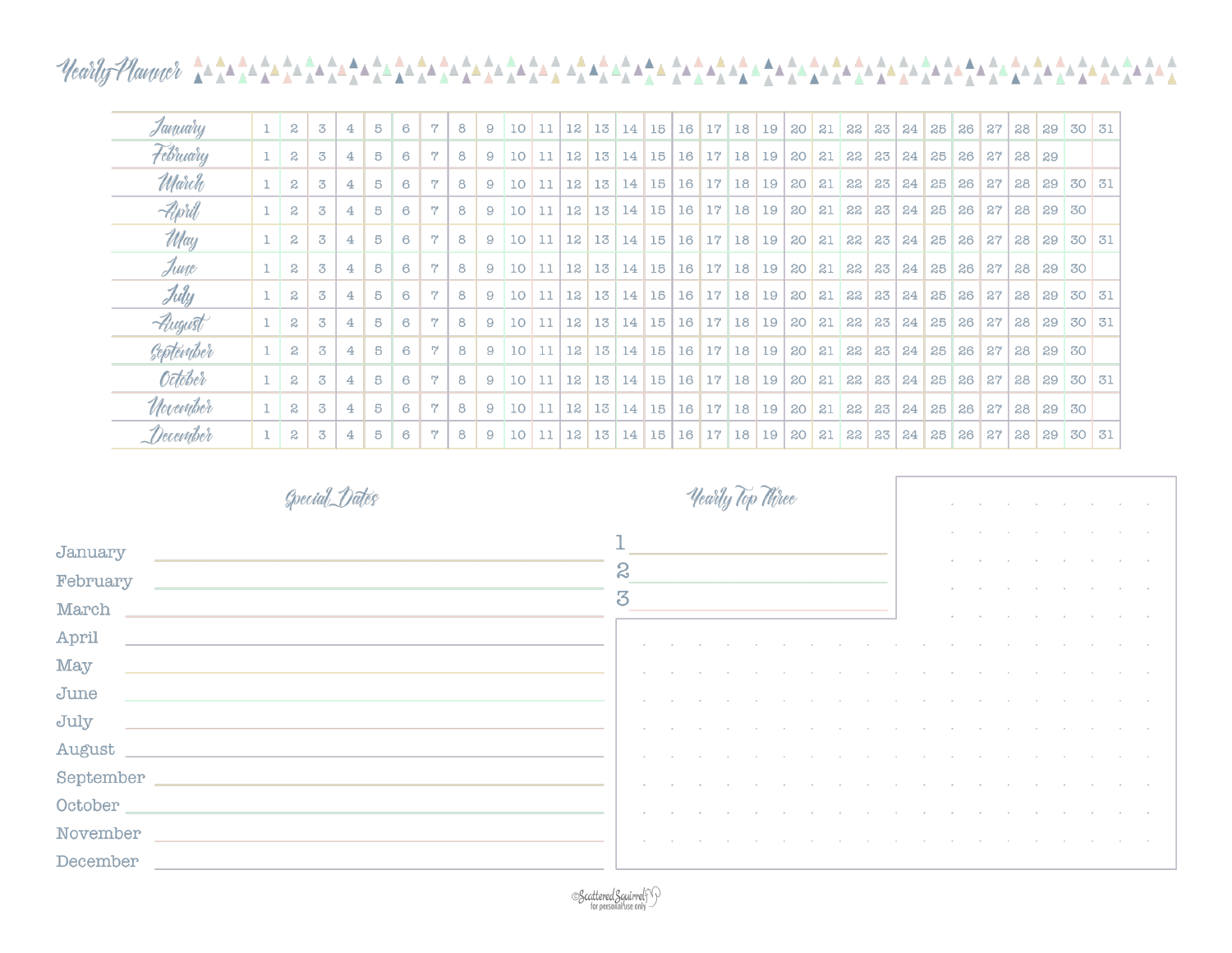# Cleaning Schedule

| Bath                                                                                                                                           | Kitchen                                                                                                                                                              | Dining Room                                                                                                                    | Living Room                                                                                                                    |
|------------------------------------------------------------------------------------------------------------------------------------------------|----------------------------------------------------------------------------------------------------------------------------------------------------------------------|--------------------------------------------------------------------------------------------------------------------------------|--------------------------------------------------------------------------------------------------------------------------------|
| <b>Clean Mirror</b><br>Clean Vanity & Sink<br>Wipe Down Fixtures & Surfaces<br>Clean Toilet<br>Vacuum & Wash Floor                             | <b>Wipe Down Fixtures</b><br><b>Wipe Down Door &amp; Drawer Fronts</b><br>Clear & Clean Counters<br><b>Wipe Down Appliances</b><br>Clean Sink<br>Vacuum & Wash Floor | Tidy Up<br>Dust<br><b>Wipe Down Fixtures</b><br>Vacuum Furniture & Floor<br>Wash Floor (if necessary)                          | Tidy Up<br>Dust<br><b>Wipe Down Fixtures</b><br>Vacuum Furniture & Floor<br>Wash Floor (if necessary)                          |
| Bathroom                                                                                                                                       | Master Bedroom ________                                                                                                                                              | Bedroom                                                                                                                        | Bedroom                                                                                                                        |
| Clean Mirror<br>Clean Vanity & Sink<br>Wipe Down Fixtures & Surfaces<br>Clean Tub/Shower<br>Clean Toilet<br>Vacuum & Wash Floor<br>aundry Room | Tidy Up<br>Dust<br><b>Wipe Down Fixtures</b><br>Vacuum Furniture & Floor<br><b>Change Bedding</b><br>Wash Floor (if neccesary)<br>Basement/Family Room               | Tidy Up<br>Dust<br><b>Wipe Down Fixtures</b><br>Vacuum Furniture & Floor<br><b>Change Bedding</b><br>Wash Floor (if neccesary) | Tidy Up<br>Dust<br><b>Wipe Down Fixtures</b><br>Vacuum Furniture & Floor<br><b>Change Bedding</b><br>Wash Floor (if neccesary) |
| Dust<br><b>Wipe Down Fixtures</b><br>Wipe Down Washer & Dryer<br><b>Tidy Laundry Supplies</b><br>Vacuum & Wash Floor                           | Tidy Up<br>Dust<br><b>Wipe Down Fixtures</b><br>Vacuum Furniture & Floor<br>Wash Floor (if necessary)                                                                |                                                                                                                                |                                                                                                                                |
| Duster<br>Rags<br>Vacuum<br><b>Broom</b><br>Mop<br>Gor Personal Use Only                                                                       | All Purpose Cleaner<br><b>Glass Cleaner</b><br>Toilet brush                                                                                                          | <b>Bathroom Cleaner</b><br>Garbage Bags                                                                                        | © Scattered Squirrel                                                                                                           |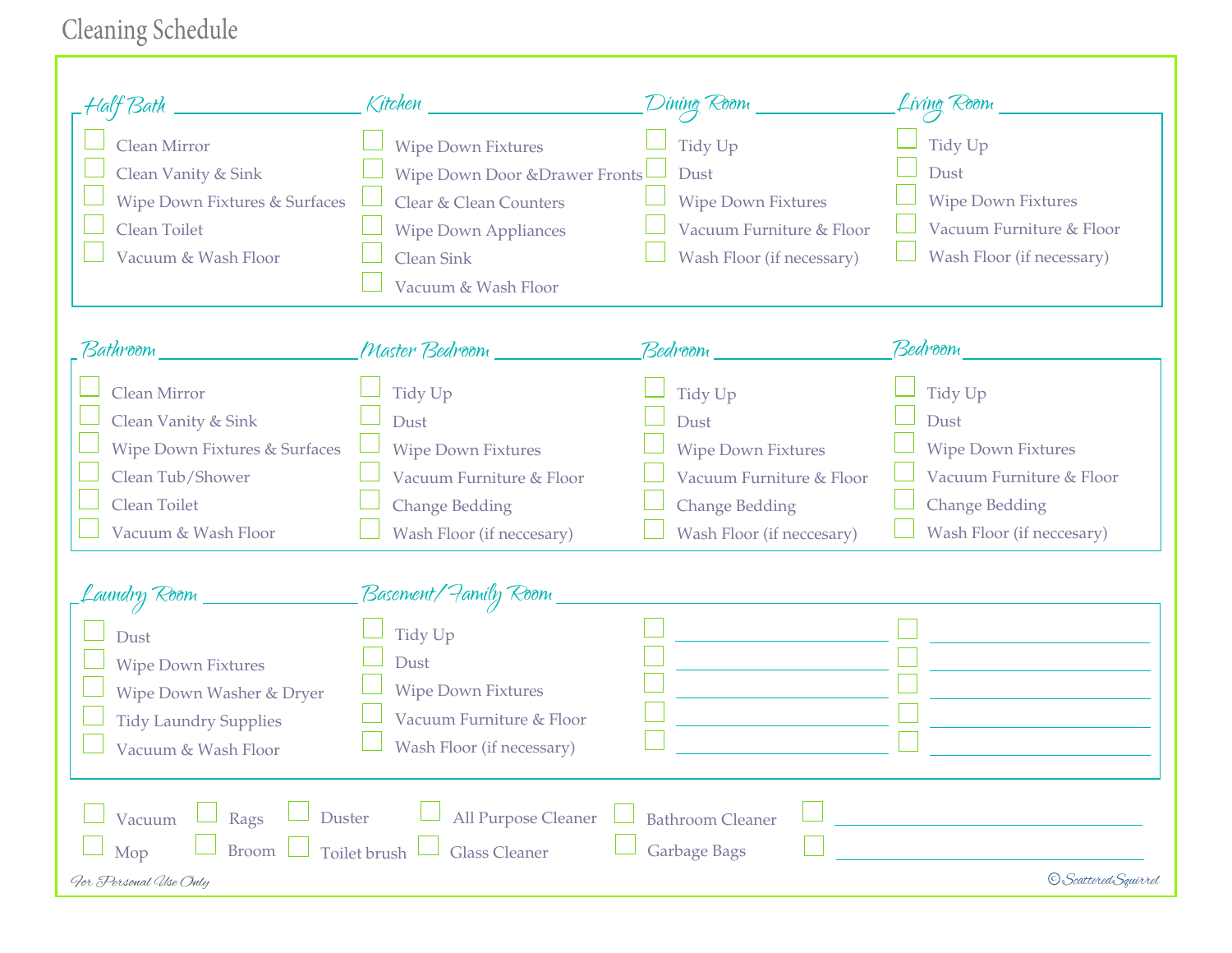## Indoor Home Maintenance

| January <sup>.</sup>                          | July                                     |
|-----------------------------------------------|------------------------------------------|
| $\Box$ Flip Mattresses                        | $\Box$ Flip Mattresses                   |
|                                               |                                          |
| □ Clean Behind Washer and Dryer               | □ Clean Behind Washer and Dryer<br>п     |
| п                                             | П                                        |
| п                                             |                                          |
| П                                             | п                                        |
| February <sup>-</sup>                         | August -                                 |
| □ Clean Washer, Dryer & Dishwasher            | □ Clean Washer, Dryer & Dishwasher       |
| $\Box$ Clean Behind & Under Furniture         | □ Clean Behind & Under Furniture         |
| П                                             | п                                        |
| п                                             | п                                        |
| п                                             | п.                                       |
|                                               |                                          |
| March <sup>-</sup>                            | September                                |
| □ Clean Behind Fridge & Oven                  | □ Clean Behind Fridge & Oven             |
| □ Check/Change Furnace Filters                | □ Check/Change Furnace Filters           |
| $\Box$ Check CO2 Monitor                      | $\Box$ Check CO2 Monitor<br>п            |
| п                                             |                                          |
| п                                             |                                          |
| April <sup>-</sup>                            | October                                  |
| Vacuum & Clean Window Tracts                  | □ Vacuum & Clean Window Tracts           |
| □ Check/Change Smoke Alarm Batteries          | □ Check/Change Smoke Alarm Batteries     |
| $\Box$ Rotate Mattresses                      | $\Box$ Rotate Mattresses                 |
| П                                             | п                                        |
| П                                             | П                                        |
|                                               |                                          |
| May<br>□ Clean Washer, Dryer & Dishwasher     | November                                 |
|                                               | Clean Washer, Dryer & Dishwasher         |
| $\Box$ Wash Curtains, Drapes & Shower Curtain | □ Wash Curtains, Drapes & Shower Curtain |
| п<br>п                                        | п                                        |
|                                               | п                                        |
| п                                             | п                                        |
|                                               |                                          |
| June -<br>□ Clean Dryer Vent                  | December<br>Vacuum & Clean Floor Vents   |
| □ Check/Change Furnace Filters                | □ Check/Change Furnace Filters           |
|                                               | Check CO2 Monitor                        |
| Check CO2 Monitor                             | п                                        |
|                                               |                                          |
| п<br>п                                        | п                                        |

#### Outdoor Home MaintenanceSpring and Autumn  $\Box$  Check gutters and clean if necessary  $\Box$  Check gutters and clean if necessary  $\Box$  Inspect caulking and weather stripping,  $\Box$  Inspect caulking and weather stripping, replace as needed replace as needed  $\Box$  Prune any trees or shrubs that need it  $\Box$  Prune any trees or shrubs that need it  $\Box$  Prep Lawn for spring and summer  $\Box$  Prep Lawn for autumn and winter □ Prep flower bed, gardens, etc for spring  $\Box$  Prep flower bed, gardens, etc for winter Wash exterior windows and doors Wash exterior windows and doors ■ Wash siding and check for any repairs needed Wash siding and check for any repairs needed Touch up or repaint trim and siding as needed  $\square$  Make notes of any painting touch ups needed  $\square$  Sweep and clean walk ways and drive way  $\square$  Sweep and clean walk ways and drive way  $\square$  Check outdoor faucets for leaks,  $\Box$  Check outdoor faucets for leaks, repair or replace as needed repair or replace as needed  $\Box$  Check and clean all vents,  $\square$  Check and clean all vents, repair or replace as needed repair or replace as needed  $\square$  Do the edging around walk ways & drive way  $\square$  Do the edging around walk ways & drive way ■ Clean outdoor light fixtures ■ Clean outdoor light fixtures □ Clean out door furniture, □ Clean out door furniture, repair or replace as needed get ready for winter  $\square$  Check lawn tools for wear and tear.  $\square$  Prep lawn tools for winter storage, now is a great time to organize garden shed. repair or replace as needed  $\Box$  Make sure to empty gas tanks for winter  $\square$  Have lawn mower blades sharpened Check garden tools for wear and tear,  $\square$  Check rakes and snow shovels for wear and tear, repair or replace as needed. replace as needed  $\Box$  Empty hose and store for the winter Check hose for holes, replace if needed  $\Box$  $\Box$  $\Box$  $\Box$  $\Box$  $\Box$  $\Box$  $\Box$  $\Box$  $\Box$  $\overline{\mathsf{L}}$  $\Box$  $\Box$  $\Box$  $\Box$  $\Box$  $\Box$  $\Box$  $\Box$  $\Box$  $\Box$  $\Box$  $\Box$  $\Box$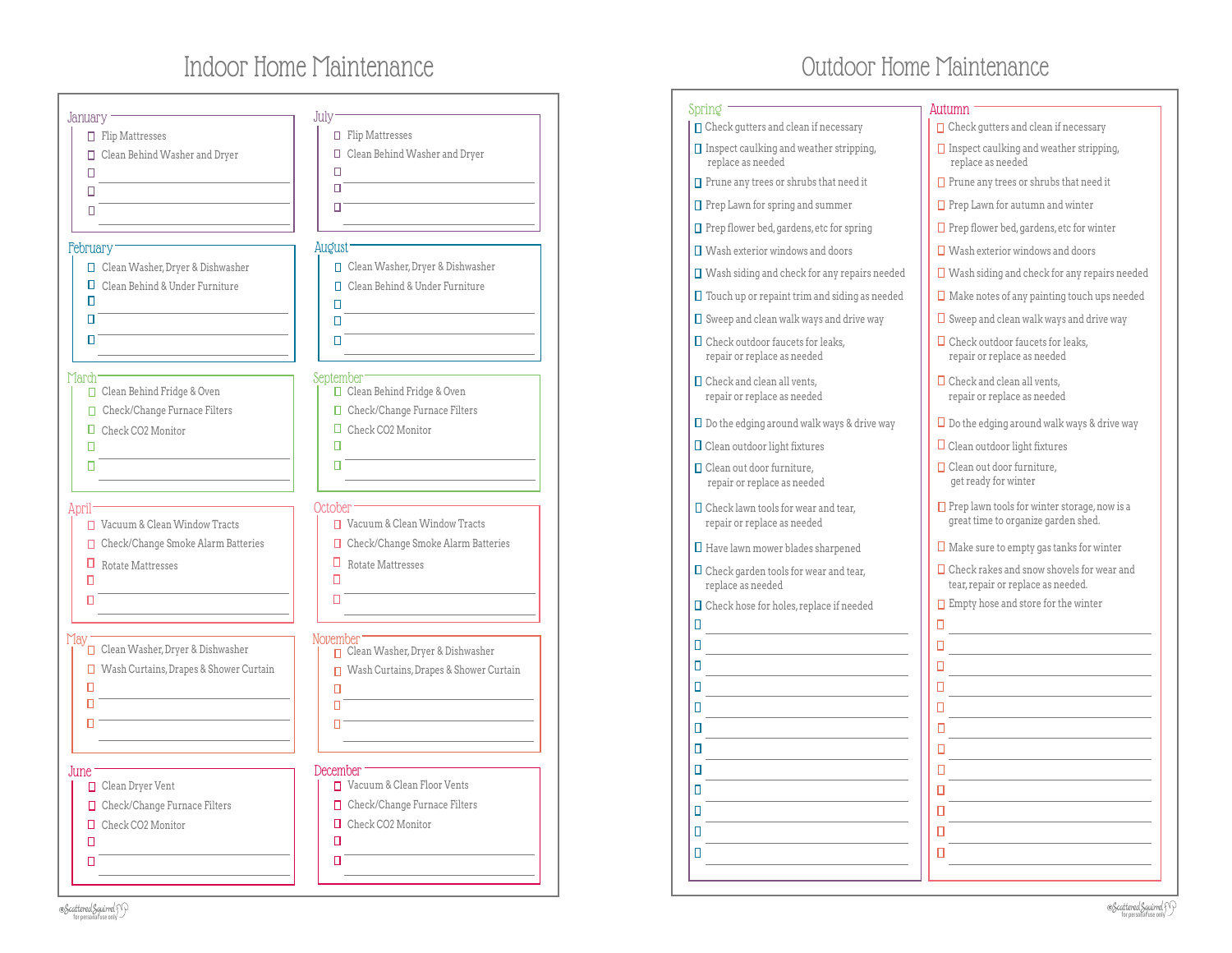### Emergency Contact Information

| Our Phone Number              |                           |
|-------------------------------|---------------------------|
| Dad's Phone Number            | Mom's Phone Number        |
|                               | <b>Our Street Address</b> |
| In case of an emergency call  | $9 - 1 - 1$               |
| Police                        | Ambulance                 |
| Fire                          | Poison Control            |
| Nurse Hotline                 |                           |
| Our Family Emergency Contacts |                           |
|                               |                           |
|                               |                           |
|                               |                           |
|                               |                           |

### Important Information

| Landlord /                                                                                                                                                                                                                           |                                                                                                                 |
|--------------------------------------------------------------------------------------------------------------------------------------------------------------------------------------------------------------------------------------|-----------------------------------------------------------------------------------------------------------------|
|                                                                                                                                                                                                                                      | Dentist and the contract of the contract of the contract of the contract of the contract of the contract of the |
|                                                                                                                                                                                                                                      |                                                                                                                 |
| Sewer <u>and the second contract of the second contract of</u>                                                                                                                                                                       |                                                                                                                 |
|                                                                                                                                                                                                                                      |                                                                                                                 |
|                                                                                                                                                                                                                                      | Mechanic/Auto Shop                                                                                              |
|                                                                                                                                                                                                                                      |                                                                                                                 |
|                                                                                                                                                                                                                                      |                                                                                                                 |
|                                                                                                                                                                                                                                      |                                                                                                                 |
| School <u>and the second second and the second second second second second second second second second second second</u>                                                                                                             |                                                                                                                 |
| Work <b>Experience and Contract Contract Contract Contract Contract Contract Contract Contract Contract Contract Contract Contract Contract Contract Contract Contract Contract Contract Contract Contract Contract Contract Con</b> | <u> 1989 - Andrea Station, amerikansk politik (</u>                                                             |
| Work and the contract of the contract of the contract of the contract of the contract of the contract of the contract of the contract of the contract of the contract of the contract of the contract of the contract of the c       |                                                                                                                 |
|                                                                                                                                                                                                                                      |                                                                                                                 |